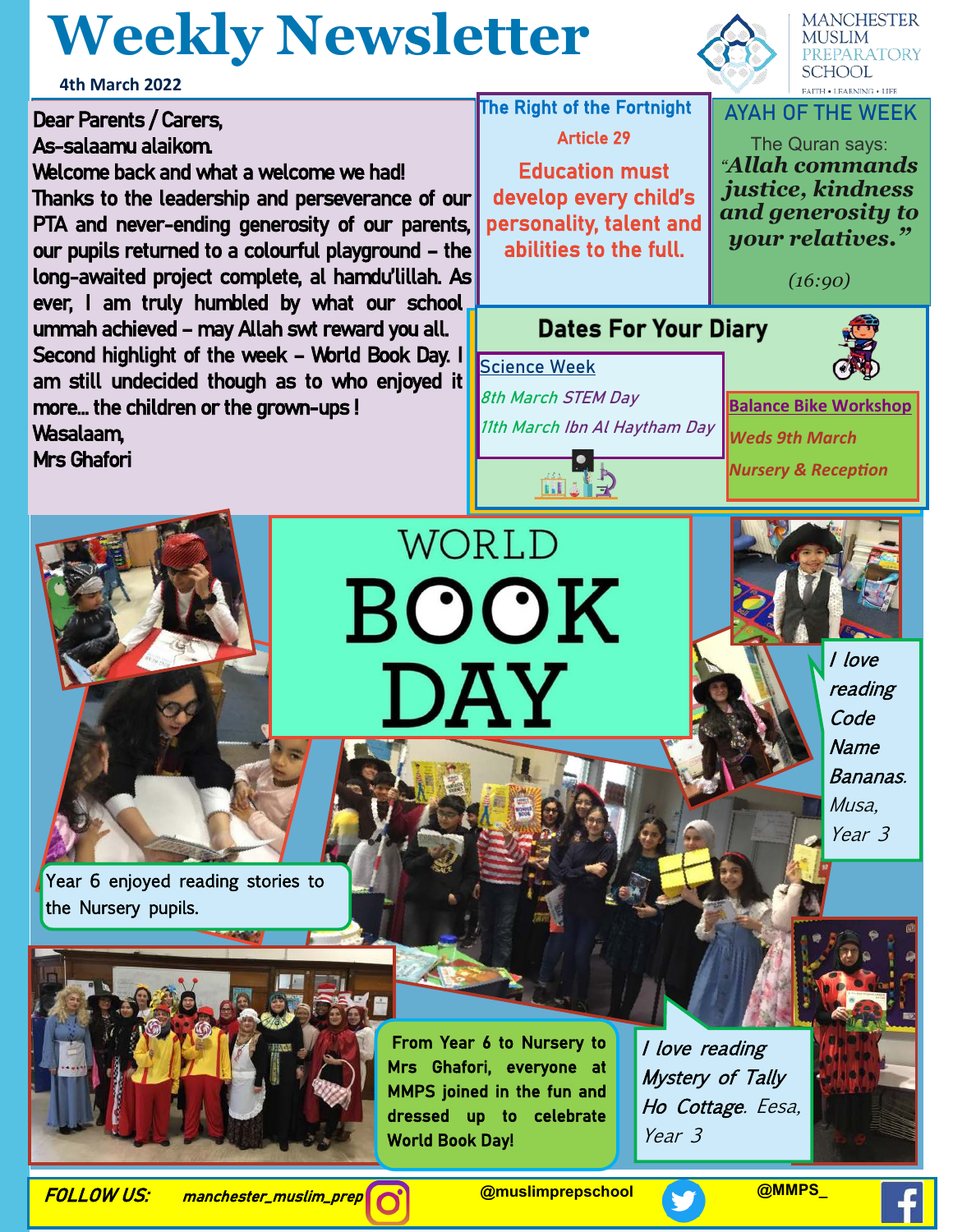## **Weekly Newsletter**

**4th March 2022**

#### **MORE WORLD BOOK DAY HIGHLIGHTS**



Year 5 started World Book Day off with some mindful reading yoga. They then took part in the world book day premier league quiz.

Reception created their own story characters using wooden spoons.



**MANCHESTER MUSLIM** 

**REPARATORY** 

vould

plant

SCHOOL **FAITH • LEARNING • LIFE** 

**Year 2 had a shared reading session with Year 5, then later visited the bookfair in the hall.**

I love reading **Horrid Henry**'. *Irtaza, Year 3* 

> Year 3 became characters in their own comic books.



whoosh